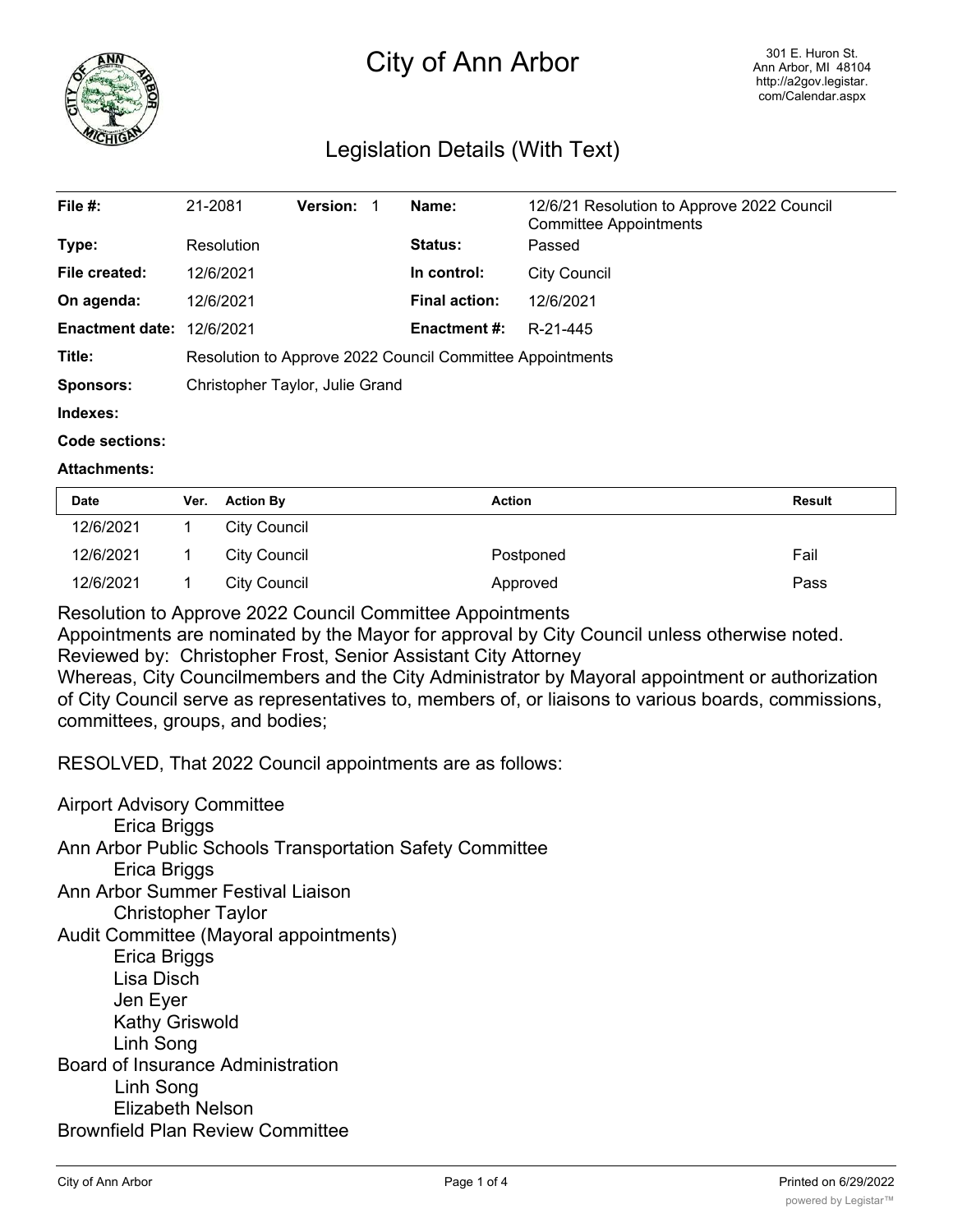Erica Briggs Jen Eyer Julie Grand Kathy Griswold Budget and Labor Committee (Mayoral appointments) Christopher Taylor Lisa Disch Jen Eyer Julie Grand Travis Radina City/County Community Corrections Advisory Board Travis Radina City/Schools Committee Julie Grand Linh Song Coordinated Funding Leadership Team Julie Grand Commission on Disability Issues Elizabeth Nelson Community Events Funds Committee (Mayoral appointments) Lisa Disch Julie Grand Council Administration Committee (Mayoral appointments) Christopher Taylor Jen Eyer Julie Grand Kathy Griswold Travis Radina Council of the Commons Erica Briggs Lisa Disch Council Policy Agenda Committee (Mayoral appointments) Erica Briggs Jen Eyer Kathy Griswold Travis Radina Linh Song DDA Partnerships Committee Linh Song Ali Ramlawi DDA Milton Dohoney Jr. Energy Commission Erica Briggs Travis Radina Environmental Commission (City Council appointment) Lisa Disch Kathy Griswold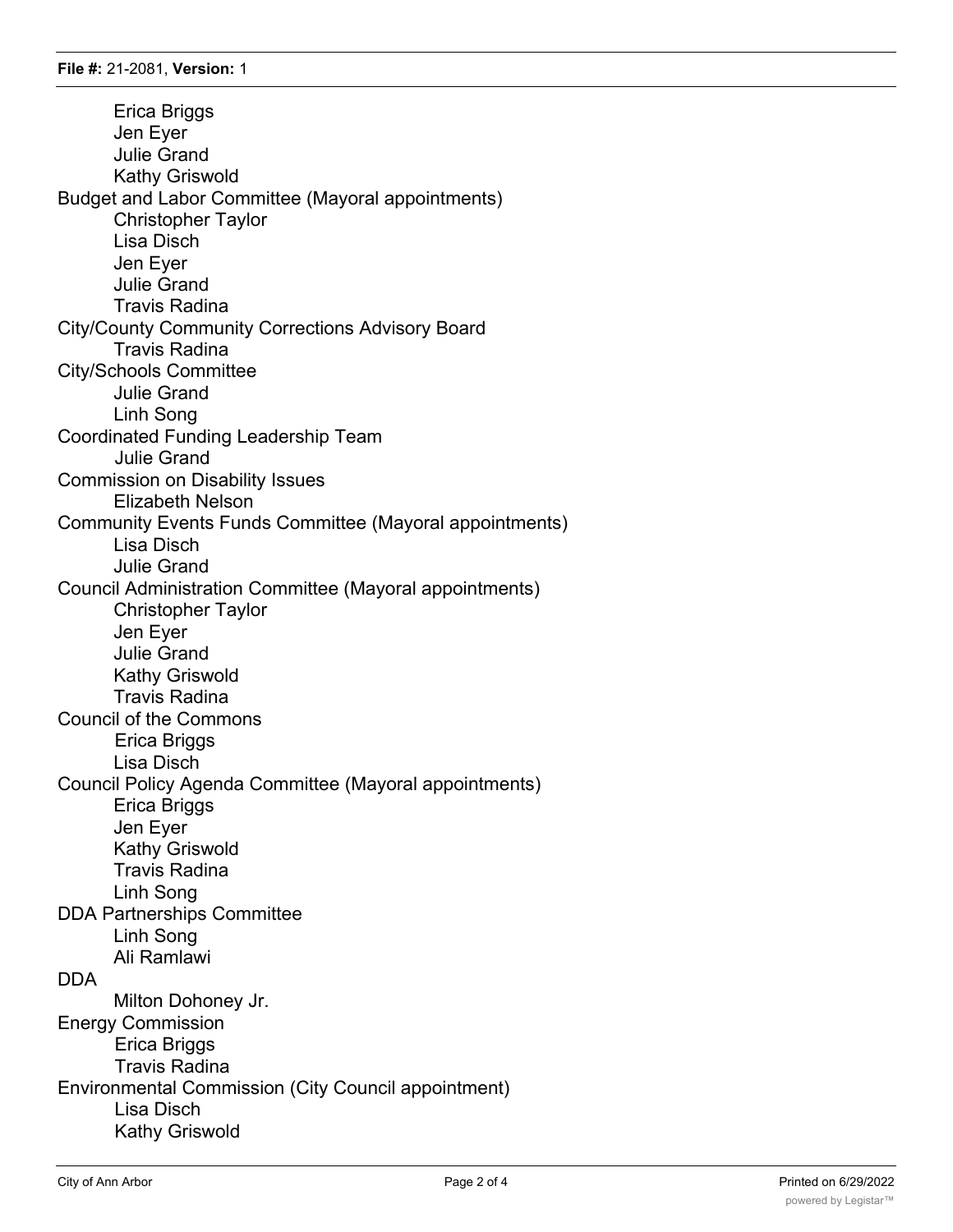Greenbelt Advisory Commission (City Council appointment) Julie Grand Housing Affordability and Equity Task Force Ali Ramlawi Housing Commission Liaison Julie Grand Housing, & Human Services Advisory Board Travis Radina Linh Song Human Rights Commission Travis Radina Elizabeth Nelson Huron River Watershed Council Liaison Lisa Disch Independent Community Police Oversight Commission Ali Ramlawi Linh Song Liquor License Review Committee Lisa Disch Julie Grand Kathy Griswold Linh Song LDFA (City Council appointment) Ali Ramlawi - Annual confirmation of appointment to term ending June 30, 2024 Michigan Theater Foundation Board Liaison Julie Grand Christopher Taylor Park Advisory Commission Erica Briggs Julie Grand Planning Commission Lisa Disch - Noting prior appointment to a term ending June 30, 2022 Public Art Commission Linh Song Recreation Advisory Commission Jen Eyer **SEMCOG** Erica Briggs - (delegate) Elizabeth Nelson - (alternate) Student Advisory Council Julie Grand Transportation Commission Erica Briggs Urban County Executive Committee Elizabeth Nelson Ali Ramlawi - (alternate) Washtenaw Area Transportation Study (WATS) Erica Briggs